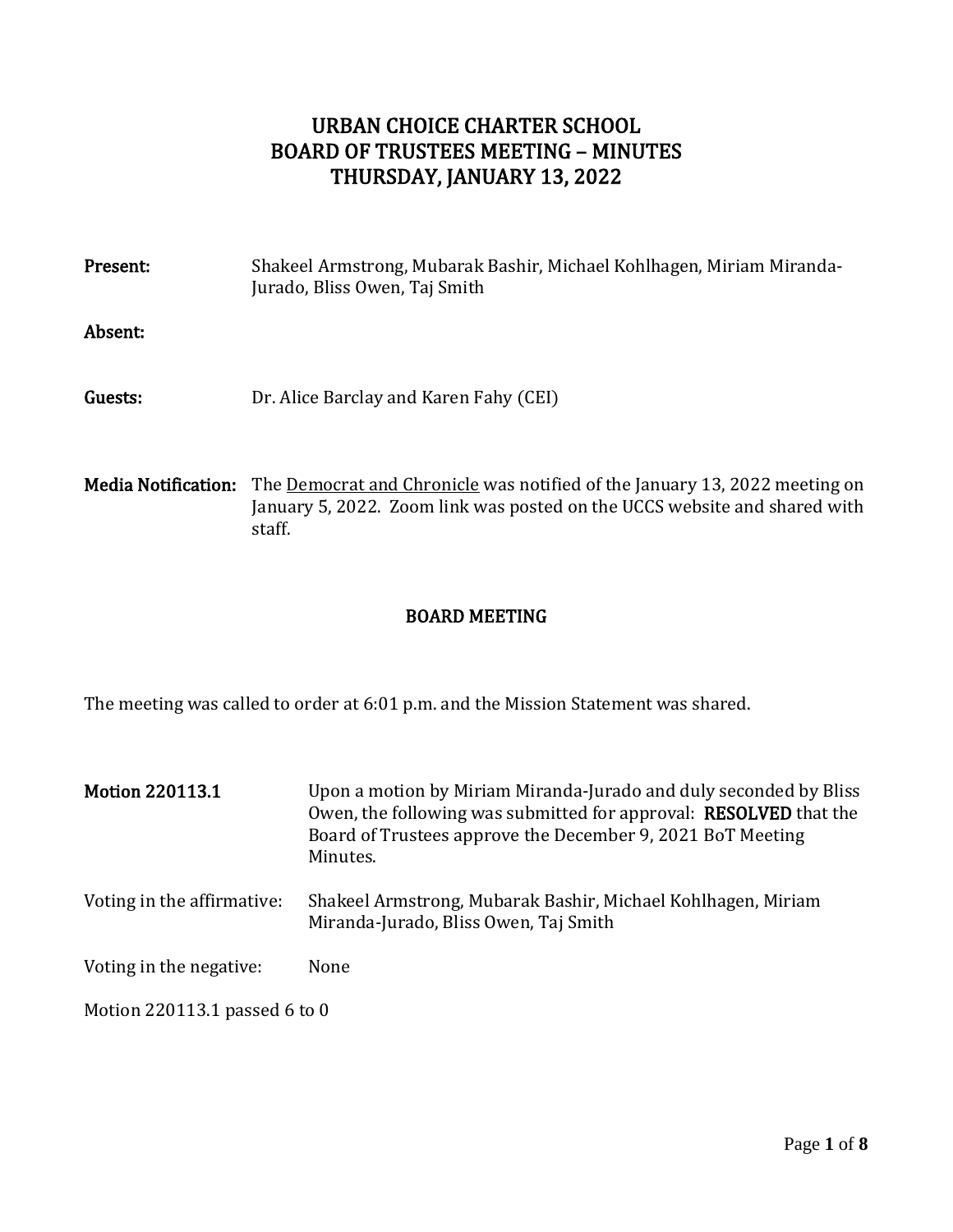$\triangleright$  Chair offered an opportunity for Public Comments at the start of the meeting while sharing that time also is reserved for the end of the meeting – no comments

# CEO's REPORT

- $\triangleright$  Dashboard was distributed in advance for review
	- Enrollment will be at 387 by the end of this week
	- Waitlist currently at 218
	- Staff demographics are stable
	- Teaching staff at 33 with 28 certified
- $\triangleright$  SWIS data shared for review
	- Referrals
	- Problem Behaviors
- $\triangleright$  Pause in agenda to allow staff members in attendance to introduce themselves

### Chris Vernon:

- $\triangleright$  Shared testing update and the assessment calendar
	- Attempting to test reading three times per year
	- Schedule is slightly off due to a delay mainly staff absences
- ➢ Starting to help students get used to the questions from past assessments
	- Reading passages and short answers
- $\triangleright$  Getting students used to math assessments
- $\triangleright$  February is a critical month for collecting and sharing data
	- Looking for growth through our iReady data
	- New Data Coach through CEI is expected to start with UCCS soon

## Lynn McCarthy:

- $\triangleright$  Rochester charter school leaders attended a meeting and proposed school time schedules were shared for the next school year
	- There are two different time schedules currently being considered: 7:30 a.m.–2:30 p.m. and 9:00 a.m.–4:00 p.m.
	- UCCS is currently being considered for 9:00 a.m.–4:00 p.m.
	- It is only a proposal currently and there is an opportunity to request the other time slot
	- K. Barclay, Esq. shared that her client is working on transportation and details related to Transportation Law could be shared in Executive Session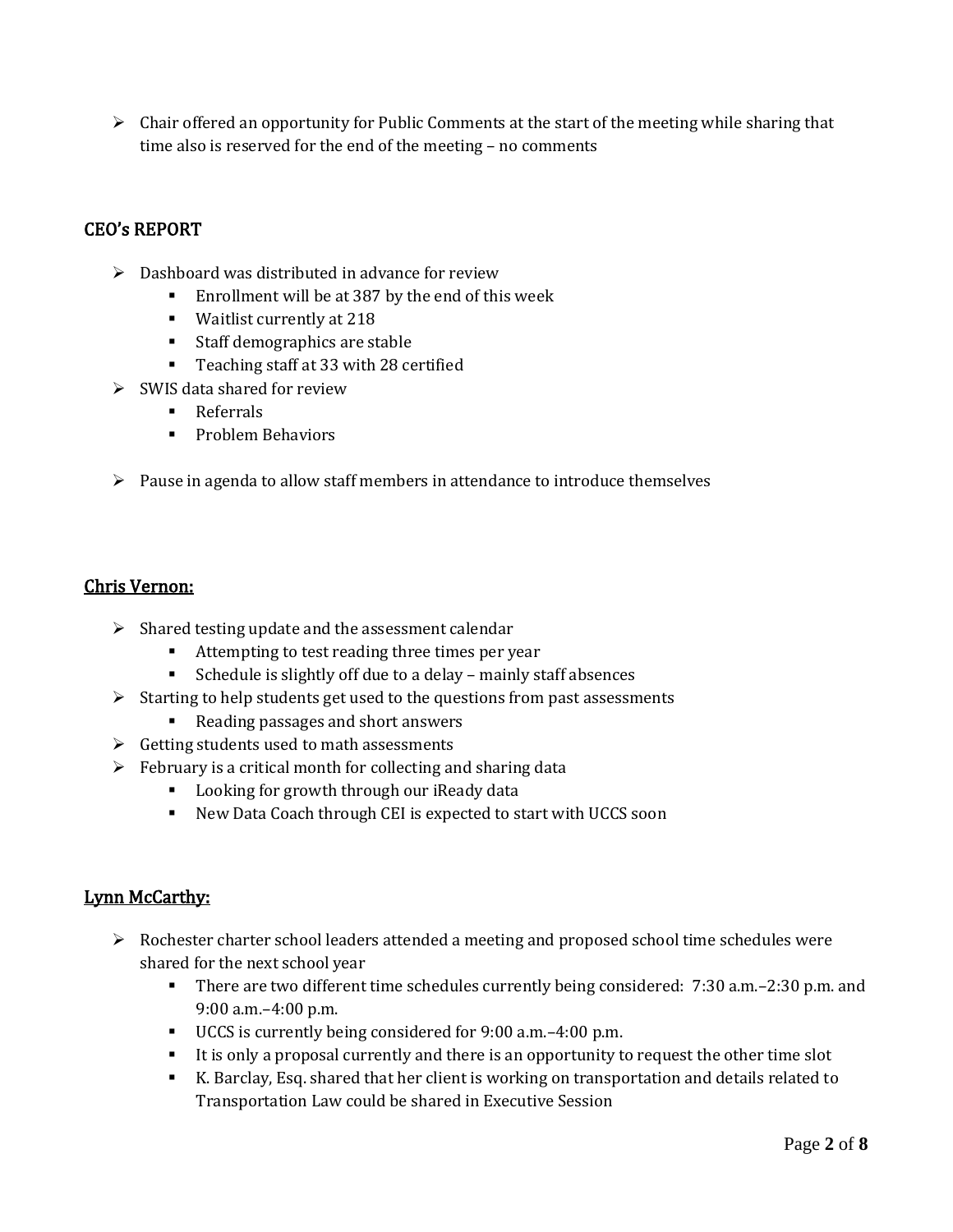- $\triangleright$  Discussion took place related to a possible future Teacher Prep Program to allow assistance with earning Master's Degrees
	- Set budget for tuition payments would be based on course work at the SUNY rate
	- There are TEACH grants
	- Budget could be set \$35-40K for tuition

### Michael Samuel:

- $\triangleright$  An interested UCCS parent is attending the BoT meeting this evening
	- Parent of a sixth grader at UCCS
- $\triangleright$  Board members inquired about the status of the three-fold marketing brochure
	- Completed but with a need for finishing touches
	- Includes all programs and offerings at UCCS
	- Taj suggested that the website should be coordinated with the information on the three-fold brochure
	- Mubarak inquired about a brochure development to be shared with prospective board members
	- Final edits on the general brochure planned and will be finalized by Tuesday, January 18

## CEI's REPORT

- $\triangleright$  Report was distributed in advance for review
	- BoT training sessions Karen Fahy
	- Delivered by Stephanie Mauterstock: Charter School Basics/Accountability, NYS Performance Framework, BoT Management vs. Governance, Roles of Committees & Compliance
	- Board Retreat on November 20 facilitated by M. Bashir, K. Fahy & L. McCarthy: Decision Rights Matrix, Governance, and management decisions by the school leadership
	- Michael Kohlhagen shared plans for school goals and board goals over the next couple of weeks
- ➢ Clarification of CEI roles:
	- M. Kohlhagen shared that a new updated organizational chart for the CEI Rochester Office, which is growing, will be shared at the next meeting
		- $\checkmark$  Karen Fahy will continue with Board Training
		- $\checkmark$  Executive Director of Charter Schools, Stephanie Mauterstock, will begin officially on February 1, 2022 after working as a consultant –
			- Will assist the board and leadership team to review timeline for renewal
		- $\checkmark$  Karen Fahy will lead multiple projects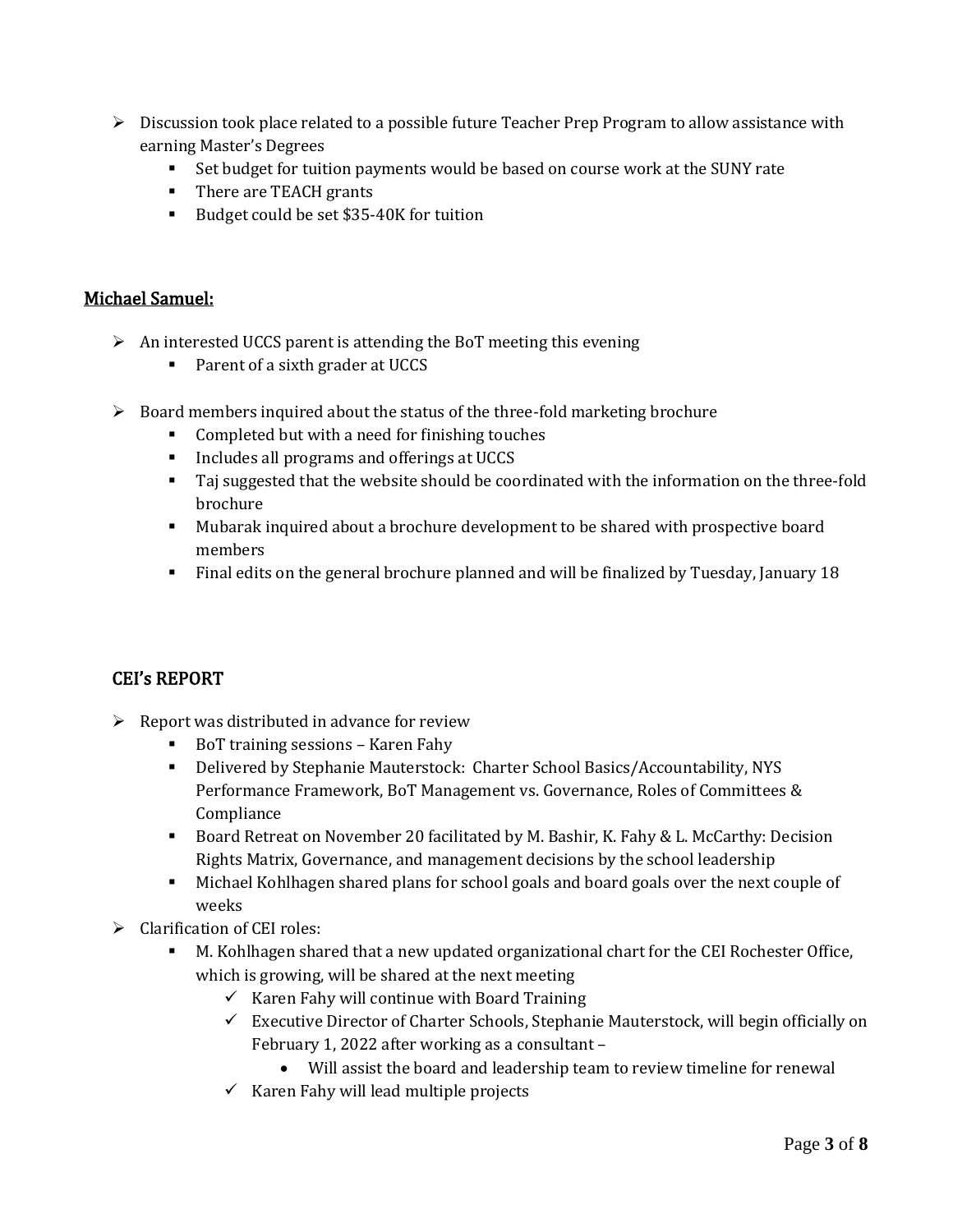- Overseeing school improvement and accountability is crucial for the success of any charter school
- Set the stage for board training and setting board goals
- $\checkmark$  Mary Doyle, a Rochester resident, will lead school improvement and development as a Partnership Director – local support - grant and foundation funding
- $\checkmark$  Dylan Burrows will be an important part of the CEI Rochester Team first assignment is UCCS and will be introduced next week
	- He met with several members of the team and has tremendous skills
	- Adds value and strengthens the support that A. Bartley is leading at the school – focused on outcomes and Lynn's goals and the board's goals and the leadership team's goals
- $\checkmark$  CEI's goal is to improve communications with additional clarity
	- UCCS is a priority for CEI
- $\checkmark$  Plan to review the contract and partnership with the leadership team
- $\checkmark$  Met deadline for audits and moving forward
- $\checkmark$  First cycle of iReady completed with analysis being completed
- ✓ Professional Development and Teacher Pedology
- $\checkmark$  Summer Institute three-week sessions
- $\checkmark$  Audit strategic plan
- $\checkmark$  Action plan will be developed and is in progress to be completed collaboratively with the leadership team
- $\checkmark$  Framework continuing to use Danielson
- $\checkmark$  Tiered learning for mathematics
- $\checkmark$  Extended learning programs
	- Summer program
	- Working to ensure that we can bring some programs back in the building for spring and summer
	- Project Boost
- ✓ UCCS IT support
	- Data Coach has been hired and will start at UCCS on January 18
	- iReady training was planned for January 17 little interest expressed so it will be rescheduled for a different date/time
- $\checkmark$  Business operations: Grant for the 21<sup>st</sup> Century submitted
- $\checkmark$  Brochure will be completed
- ✓ Additional grant writer to understand priorities and search regularly
	- Looking across all funding sources
	- New software available for fundraising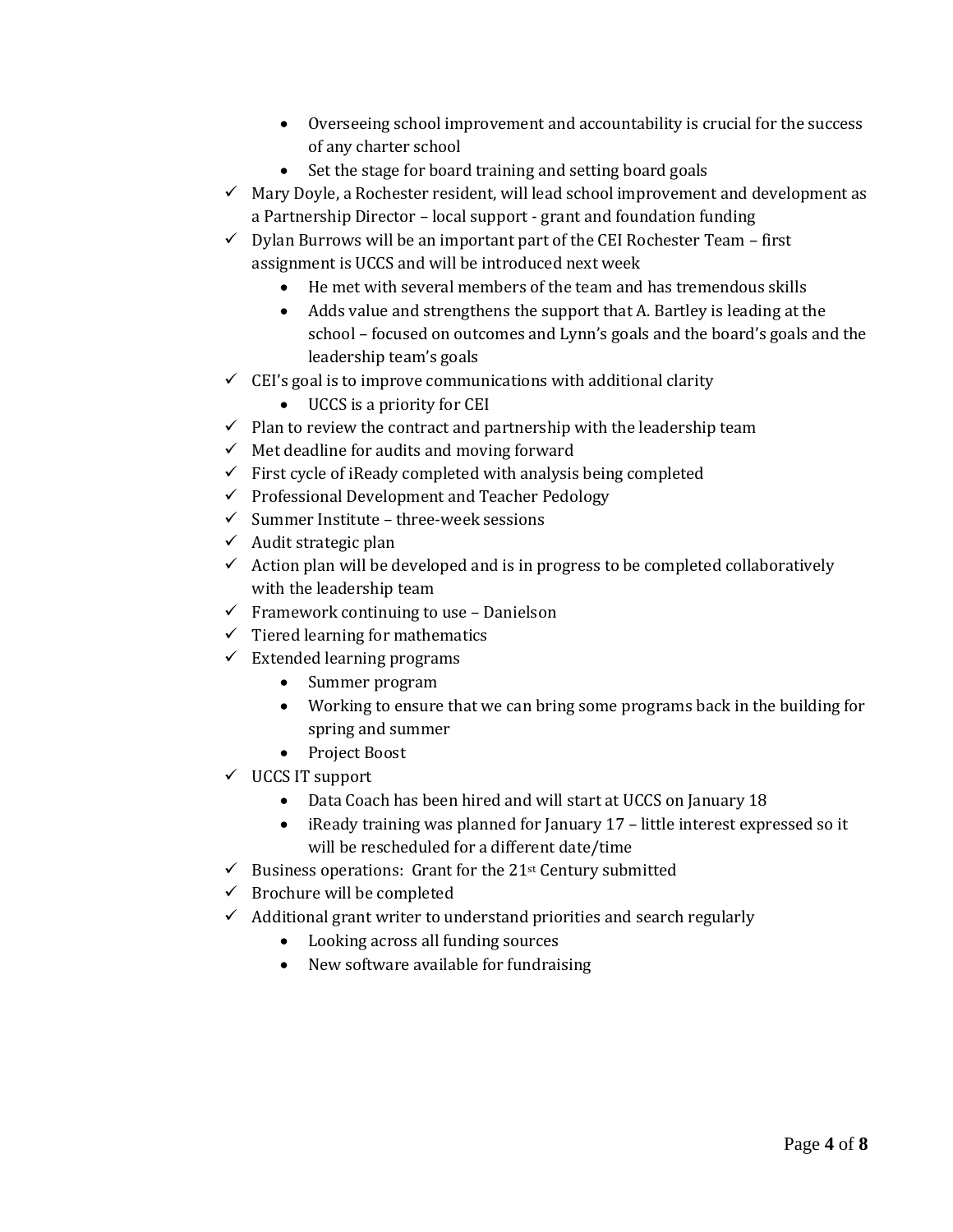### Dr. Alice Bartley, CEI:

- ➢ Use of Danielsen framework
- ➢ Recruitment
	- Need to post staff vacancies
	- Teacher shortage experienced all over
- ➢ CEI's overall support

#### TREASURER'S REPORT - Bliss Owen

- $\triangleright$  Detailed financials were shared in advance for review
- $\triangleright$  The Finance Committee met on December 21, 2021 to review the November 2021 financials:

Five months ended November 30, 2020:

|                          | <b>YTD Actual</b> | <b>YTD Budget</b> | <b>YTD</b> Variance |
|--------------------------|-------------------|-------------------|---------------------|
| Revenue                  | \$3,319,573       | \$3,792,308       | $*(\$472,735)$      |
| Expenses                 | 2,612,613         | 2,785,303         | (172, 690)          |
| Revenue Over Expenses    | 706,960           | 1,007,005         | (300, 045)          |
| <b>Total Assets</b>      | $*$ \$4,811,509   |                   |                     |
| <b>Total Liabilities</b> | \$938,357         |                   |                     |

\*Revenue YTD Variance includes PPP Loan forgiveness of \$732,700 \*\*Total Assets includes cash of \$3,912,438

 $\triangleright$  Building lease and CEI contract in negotiation

#### GOVERNANCE COMMITTEE – Miriam Miranda-Jurado

- $\triangleright$  Elect a Vice Chair for the remainder of the 2021-22 School Year Shakeel Armstrong
- Motion 220113.2 Upon a motion by Michael Kohlhagen and duly seconded by Bliss Owen, the following was submitted for approval: RESOLVED that the Board of Trustees approve the election of Shakeel Armstrong, Vice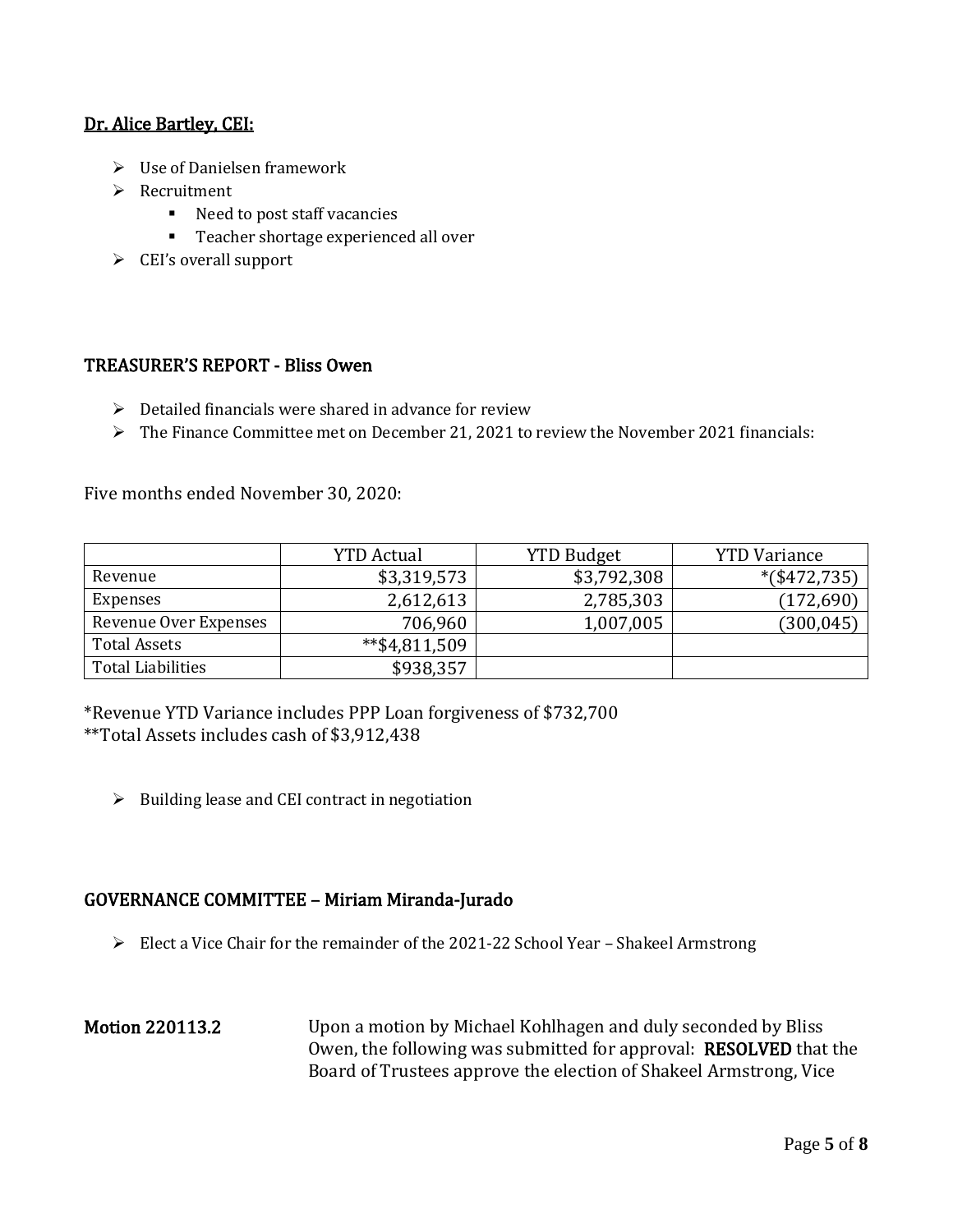|                               | Chair as identified by Board Chair and Governance Committee for the<br>remainder of the 2021-2022 school year.                                                                                                                                                                                                                                                                                                                                                                                                                                                                                                                                                                                                                                                                                                                                                      |
|-------------------------------|---------------------------------------------------------------------------------------------------------------------------------------------------------------------------------------------------------------------------------------------------------------------------------------------------------------------------------------------------------------------------------------------------------------------------------------------------------------------------------------------------------------------------------------------------------------------------------------------------------------------------------------------------------------------------------------------------------------------------------------------------------------------------------------------------------------------------------------------------------------------|
| Voting in the affirmative:    | Mubarak Bashir, Michael Kohlhagen, Miriam Miranda-Jurado, Bliss<br>Owen, Taj Smith                                                                                                                                                                                                                                                                                                                                                                                                                                                                                                                                                                                                                                                                                                                                                                                  |
| Voting in the negative:       | None                                                                                                                                                                                                                                                                                                                                                                                                                                                                                                                                                                                                                                                                                                                                                                                                                                                                |
| Motion 220113.2 passed 5 to 0 |                                                                                                                                                                                                                                                                                                                                                                                                                                                                                                                                                                                                                                                                                                                                                                                                                                                                     |
|                               |                                                                                                                                                                                                                                                                                                                                                                                                                                                                                                                                                                                                                                                                                                                                                                                                                                                                     |
| <b>Motion 220113.3</b>        | Upon a motion by Shakeel Armstrong and duly seconded by Taj Smith,<br>the following was submitted for approval: RESOLVED that the UCCS<br>Board of Trustees, having conducted a thorough criminal history<br>record check via fingerprinting which is deemed acceptable by<br>NYSED, and having discovered no state or federal criminal history, or<br>having provided information regarding such history to NYSED, if<br>found, and having verified that any academic and/or professional<br>credential or qualification presented by the proposed member is<br>genuine, and having reviewed the application in its entirety, has voted<br>to select Nicole Reinhardt as a member to its Board of Trustees, with a<br>term expiring on June 30, 2025, pending approval by NYSED. The<br>resolution approving Nicole Reinhardt is adopted upon NYSED's<br>approval. |
| Voting in the affirmative:    | Shakeel Armstrong, Mubarak Bashir, Michael Kohlhagen, Miriam<br>Miranda-Jurado, Bliss Owen, Taj Smith                                                                                                                                                                                                                                                                                                                                                                                                                                                                                                                                                                                                                                                                                                                                                               |
| Voting in the negative:       | None                                                                                                                                                                                                                                                                                                                                                                                                                                                                                                                                                                                                                                                                                                                                                                                                                                                                |
| Motion 220113.3 passed 6 to 0 |                                                                                                                                                                                                                                                                                                                                                                                                                                                                                                                                                                                                                                                                                                                                                                                                                                                                     |
| Approval of CEI Contract:     |                                                                                                                                                                                                                                                                                                                                                                                                                                                                                                                                                                                                                                                                                                                                                                                                                                                                     |
| <b>Motion 220113.4</b>        | Upon a motion by Bliss Owen and duly seconded by Shakeel<br>Armstrong, WHEREAS, Urban Choice Charter School ("School"), led by<br>its Board of Trustees ("Board"), has received a charter from the New                                                                                                                                                                                                                                                                                                                                                                                                                                                                                                                                                                                                                                                              |

York State Board of Regents ("Authorizer") to operate a charter school in the state of New York from July 1, 2021 through July 1, 2023 pursuant to certain terms and conditions set forth in its approved charter application/charter agreement (the "Charter"); and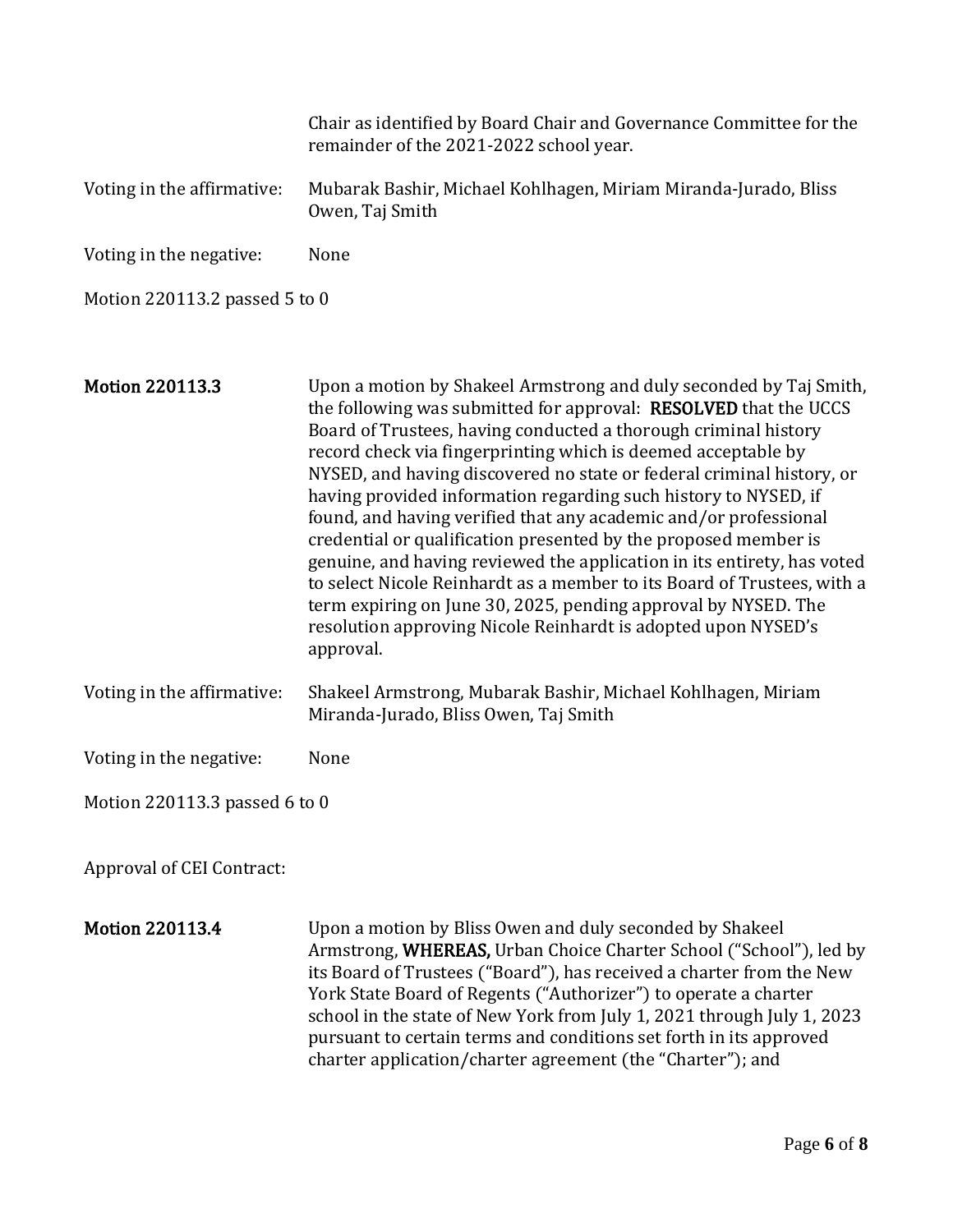|                               | <b>WHEREAS</b> , as a condition of renewal, Urban Choice Charter School<br>was required to revise its Charter and enter into an agreement with a<br>Comprehensive Management Services Provider ("CMSP"), as defined<br>by the Authorizer, to assist with school improvement; and |  |
|-------------------------------|----------------------------------------------------------------------------------------------------------------------------------------------------------------------------------------------------------------------------------------------------------------------------------|--|
|                               | <b>WHEREAS</b> , the Center for Educational Innovation ("CEI") is an<br>educational services provider and was recommended by the<br>Authorizer as a potential CMSP partner; and                                                                                                  |  |
|                               | <b>WHEREAS</b> , the School is entering into the attached Educational<br>Services Agreement with CEI in order to meet its obligations under<br>the Charter.                                                                                                                      |  |
|                               | RESOLVED, the Board authorizes the Chairperson of the Board to sign<br>the Agreement on behalf of the School pursuant to Article $III(A)(4)$ of<br>the School's bylaws.                                                                                                          |  |
| Voting in the affirmative:    | Shakeel Armstrong, Mubarak Bashir, Miriam Miranda-Jurado, Bliss<br>Owen                                                                                                                                                                                                          |  |
| Voting in the negative:       | Taj Smith                                                                                                                                                                                                                                                                        |  |
| Motion 220113.4 passed 4 to 1 |                                                                                                                                                                                                                                                                                  |  |

# CHAIR REPORT – No Report

- ➢ Discussed challenges associated with recruiting and retaining staff at this time
	- Not an isolated issue for UCCS it is a national challenge
	- **EXECUS IS CONTER** Discussions will continue seeking ways to make any improvements

#### PUBLIC COMMENTS

- ➢ Staff member shared concerns related to follow through by CEI
- ➢ Recommendations suggested for a reset to improve school morale
	- Trust, respect, priorities
	- Competent teachers need reasons to stay
	- Leadership building more connections with staff
	- **·** Improvement in onboarding process of teachers
	- Improvement in communication between CEI, Board, Leadership the decision makers